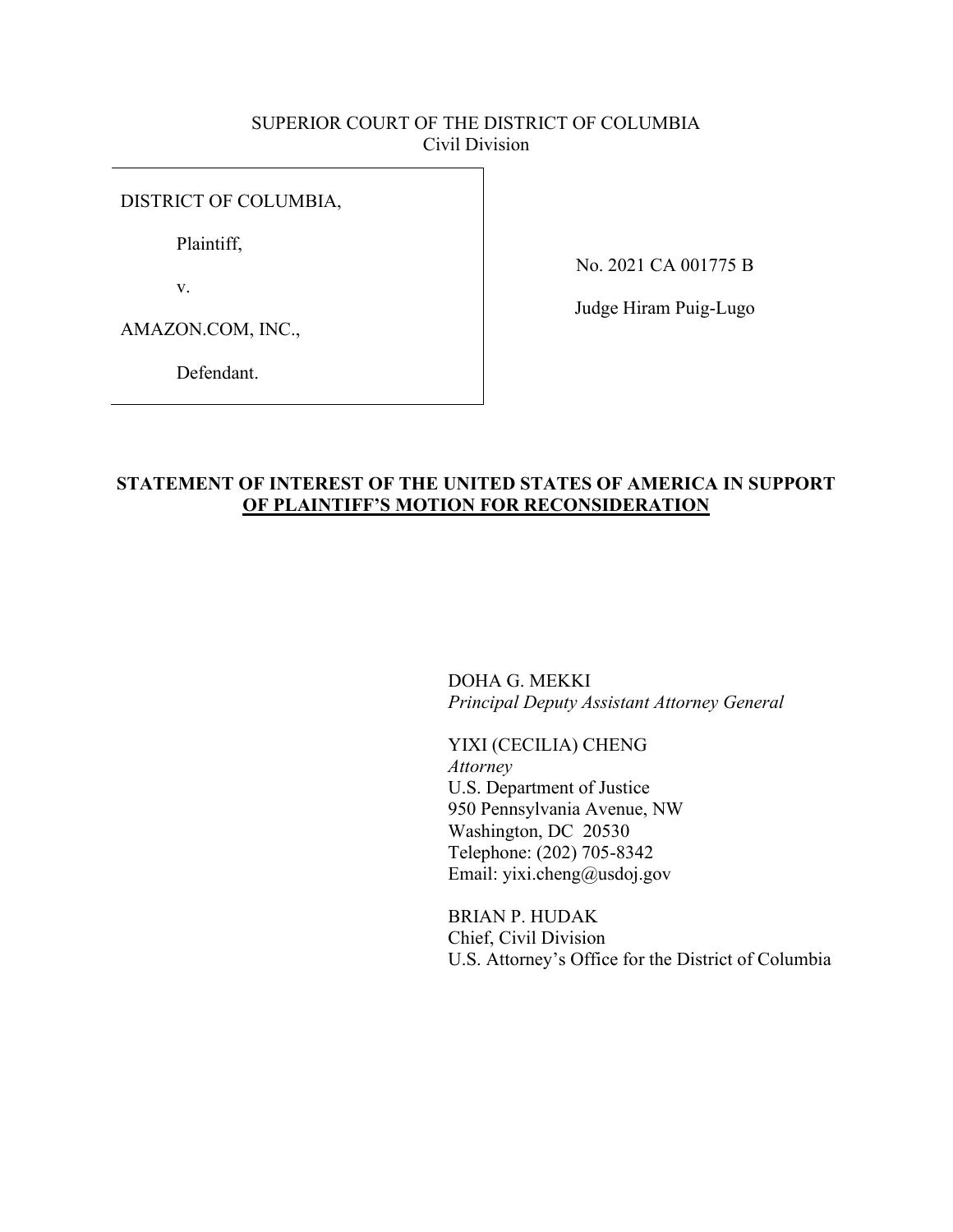### **INTEREST OF THE UNITED STATES**

The United States respectfully submits this statement under 28 U.S.C. § 517, which permits the Department of Justice "to attend to the interests of the United States in a suit pending in a court of the United States, or in a court of a State, or to attend to any other interest of the United States." As the principal enforcer of federal antitrust law, the United States has a strong interest in the sound analysis of anticompetitive restraints and in promoting competition. Although the District brought suit under D.C. antitrust law, the D.C. statutes at issue mirror federal antitrust statutes, and D.C. law instructs courts to look to federal law for guidance; principles of federal antitrust law therefore bear on this Court's analysis. Based on the errors identified below, the United States files this Statement and urges the Court to reconsider its decision dismissing the District of Columbia's complaint against Amazon.com, Inc.

### **BACKGROUND**

In May 2021, the District of Columbia sued Amazon.com, Inc. (Amazon), challenging as violations of D.C. antitrust law certain contractual provisions between Amazon and its merchants.<sup>[1](#page-1-0)</sup> The District alleges that, due to Amazon's significant market power (Am. Compl. ¶¶ 3, 17, 39, 52-61), agreements between Amazon and its merchant partners affect not only how sellers set prices on items sold on Amazon's platform, but also elsewhere—leading to an outsized effect on the entire online marketplace. Am. Compl. ¶¶ 5-11, 20-26 (describing a "price-parity provision" contained in contracts between Amazon and third-party merchants, a "fair-pricing policy" agreed to by Amazon and third-party merchants, and a "minimum margin agreement" between Amazon and first-party sellers); *id*. ¶¶ 1-12, 25-35, 50. According to the complaint, Amazon's practices unlawfully harm competition and the competitive process by, among other means, inflating prices

<span id="page-1-0"></span><sup>&</sup>lt;sup>1</sup> The District amended its complaint on September 10, 2021.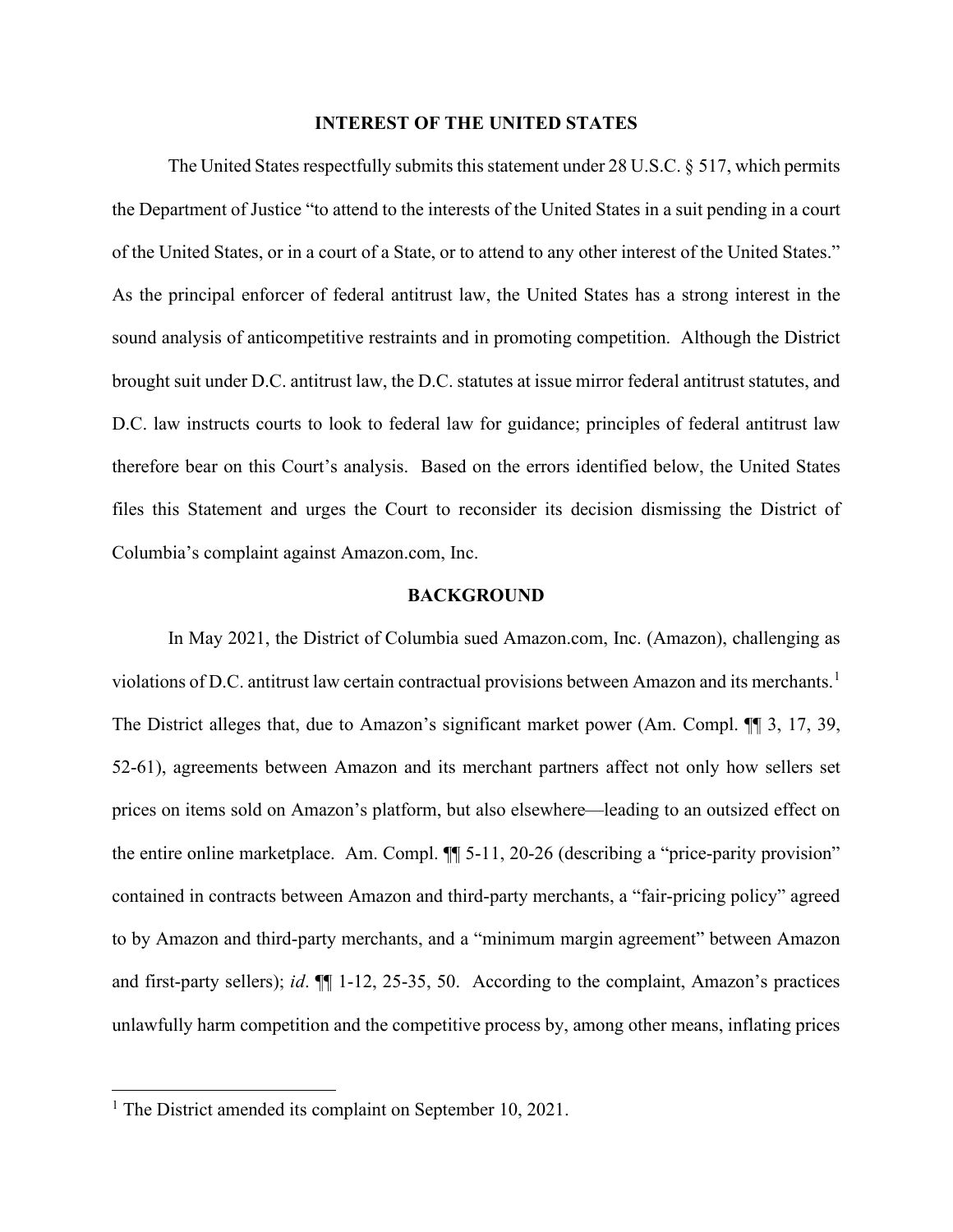across all online marketplaces, reducing incentives to compete, and insulating Amazon from competition. *Id*. ¶¶ 12, 69-74.

On March 18, 2022, this Court dismissed the District's suit in a hearing, holding the complaint offered only conclusory allegations of anticompetitive effects. In reaching its holding, the Court appeared to require the District to exclude the possibility of lawful market behavior or "parallel conduct." Hearing Tr. 29, 36-37. The District timely moved for reconsideration.

#### **ARGUMENT**

The District brings this suit under sections of the D.C. Code that mirror the federal Sherman Antitrust Act.<sup>[2](#page-2-0)</sup> Of relevance to this Statement of Interest, Section 1 of the Sherman Act outlaws any "concerted action" that unreasonably restrains trade. *Am. Needle, Inc. v. Nat'l Football League*, 560 U.S. 183, 190 (2010). To establish a claim under Section 1, then, the District must show merely (1) there is concerted action (*i.e*., a "contract, combination . . . or conspiracy," 15 U.S.C. § 1); and (2) that action unreasonably restrains trade. *Ibid*.

These are distinct elements that require independent analyses, *see id.* at 186 ("whether an arrangement is a contract, combination, or conspiracy is different from and antecedent to the question whether it unreasonably restrains trade")—but this Court incorrectly blended the two inquiries. Specifically, in deciding whether the District plausibly pleaded that Amazon's restraints were "unreasonable" (the second element), this Court seems to have looked to inapplicable case law on the existence of concerted action (the first element) and required the District to exclude lawful explanations for alleged restraints that the Court recognized had been imposed by way of

<span id="page-2-0"></span><sup>&</sup>lt;sup>2</sup> D.C. Code §§ 28-4502 and 28-4503 correspond to Sections 1 and 2 of the Sherman Act, respectively. Because the Court's reasoning appeared to focus exclusively on the District's equivalent of a Section 1 claim, this Statement is limited to discussion of Section 1. *See* D.C. Code § 28-4515 ("[A] court of competent jurisdiction may use as a guide interpretations given by federal courts to comparable antitrust statutes.").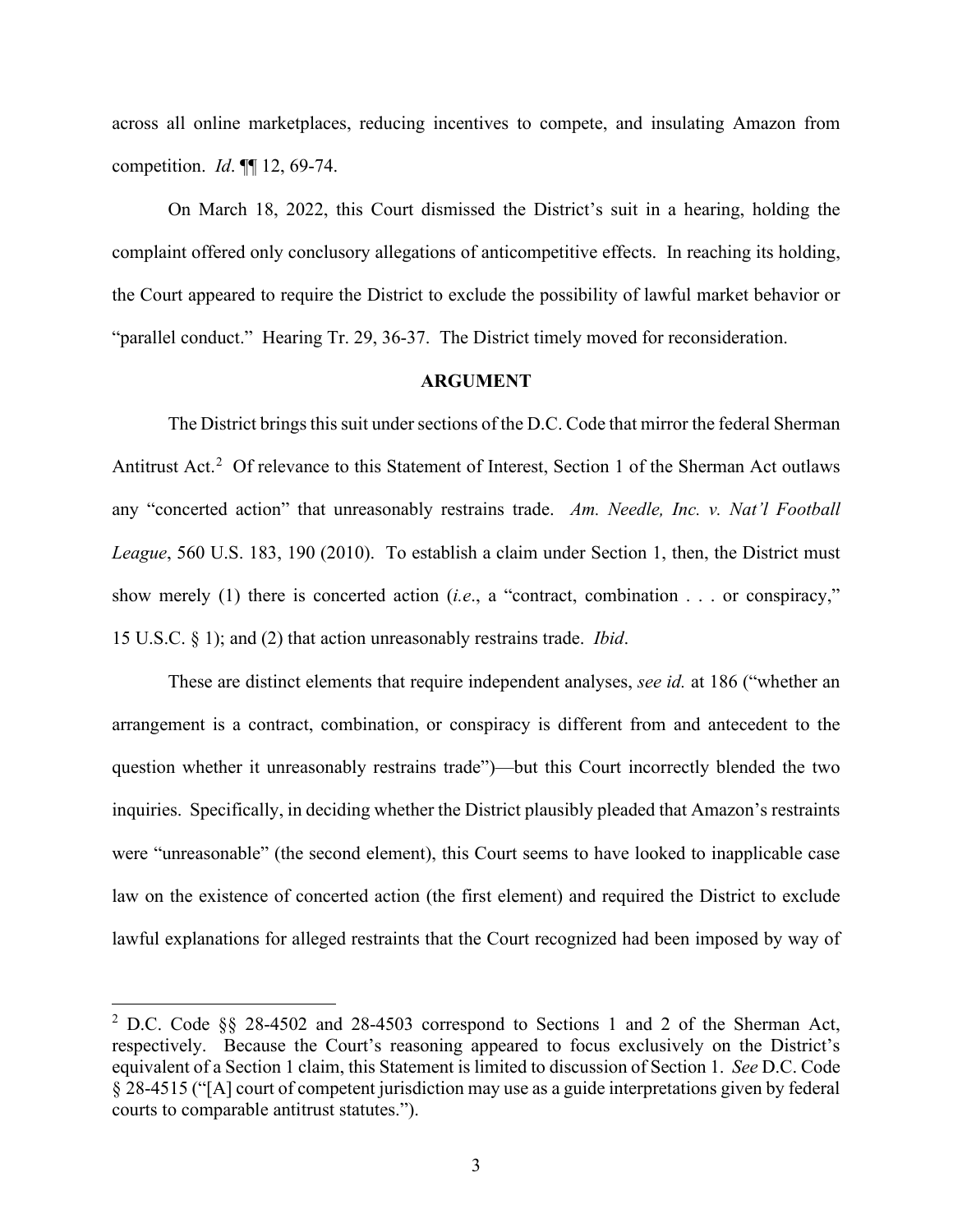contract (a form of concerted action). As described below, however, the District has no such burden. If left uncorrected, the Court's ruling could jeopardize the enforcement of antitrust law by improperly raising the bar on plaintiffs challenging anticompetitive contractual restraints in the District of Columbia.

# **I. The Alleged Restraints Constitute Concerted Action Because the Agreements are Contractual.**

Concerted action can take many forms—whether via express agreement or implied. Section 1 of the Sherman Act specifically reaches "contract[s]," 15 U.S.C. § 1, which means that, where a contract or contractual provision is challenged (as in this case) as unreasonable, the restraint meets the "concerted action" requirement of Section 1 without further analysis. *See, e.g.*, *United States v. Paramount Pictures, Inc*., 334 U.S. 131, 142 (1948) (concerted-action requirement is "plainly established" by "express agreements"); *In re Ins. Brokerage Antitrust Litig*., 618 F.3d 300, 323 (3d Cir. 2010) (a written agreement is "independently adequate" to establish concerted action); *In re Se. Milk Antitrust Litig.*, 555 F. Supp. 2d 934, 943 (E.D. Tenn. 2008) ("[R]ather than simply alleging facts from which an inference of an agreement can be drawn, [plaintiffs] allege, and defendants concede, that actual agreements exist.").

Meeting the concerted-action requirement, however, sometimes can involve more. Where there is no direct evidence of concerted action (such as an express agreement), plaintiffs may establish concerted action through indirect, or circumstantial, evidence. In *Bell Atlantic Corp. v. Twombly*, 550 U.S. 544 (2007), for example, the primary issue confronted by the Supreme Court was whether an agreement among competitors could be inferred solely from allegations of a "parallel course of conduct," such as competitors choosing to stay out of each other's territories or increasing prices around the same time. *Id*. at 551, 567; *see also id.* at 553 ("Because § 1 of the Sherman Act does not prohibit [all] unreasonable restraints of trade . . . but only restraints effected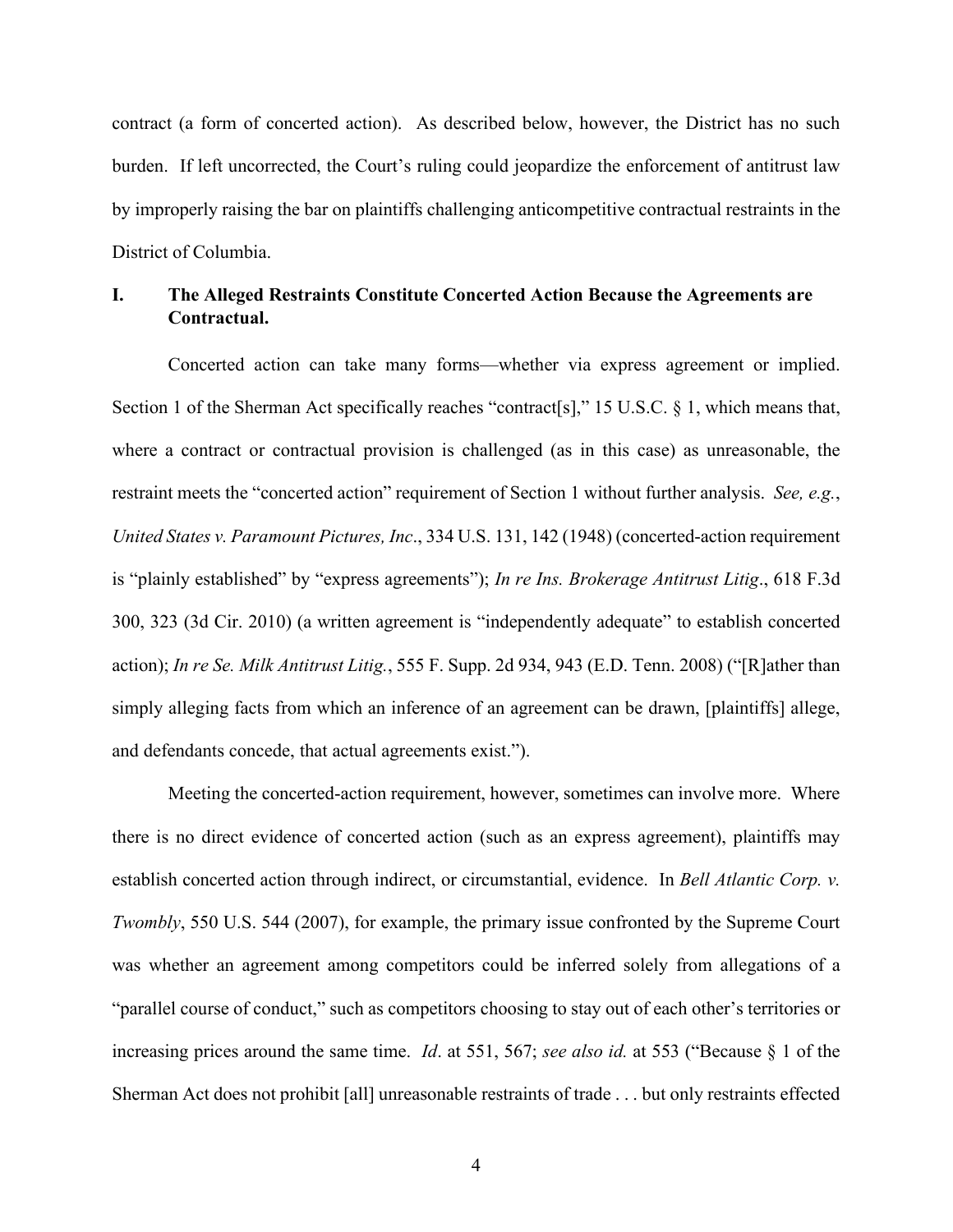by a contract, combination, or conspiracy, [t]he crucial question is whether the challenged anticompetitive conduct stem[s] from independent decision or from an agreement, tacit or express.") (internal quotations omitted). The Supreme Court held the plaintiffs in *Twombly* did not meet their burden to plead sufficient factual detail suggesting "an agreement was made." *Id*. at 556. *See also In re Citric Acid Litig*., 191 F.3d 1090, 1102 (9th Cir. 1999) ("Parallel pricing is a relevant factor to be considered along with the evidence as a whole; if there are sufficient other 'plus' factors, an inference of conspiracy can be reasonable.").

The situation confronted in *Twombly* is distinct from this case, where the parties do not dispute—and this Court has already recognized—that there was agreement between Amazon and its merchants. Hearing Tr. 29, 36, 39. To meet the concerted-action element, it is dispositive that the District challenges express contractual provisions themselves as unreasonable restraints, *see*  Am. Compl. ¶¶ 5-11; the discussion in *Twombly* on when courts may draw an inference of agreement is "superfluous." *Robertson v. Sea Pines Real Estate Cos*., 679 F.3d 278, 289 (4th Cir. 2012). The Court's references to this aspect of *Twombly* throughout the hearing thus misinterpret the law and should be corrected. *See, e.g.*, Hearing Tr. at 36 ("I understand that there is no dispute here that there was an agreement. But the fact that there was an agreement is not dispositive because . . . the Court found that the agreement could be explained by lawful . . . unchoreographed free market behavior.").

# **II. This Court Improperly Raised the Burden for the District by Blending the Concerted-Action Requirement with the Requirement that the Challenged Restraints be Unreasonable.**

With concerted action established, the only remaining question under Section 1 is whether the District has sufficiently alleged the challenged agreements are "unreasonable." This element can be met in one of two ways—through the per se rule or the rule of reason. *Ohio v. Am. Express*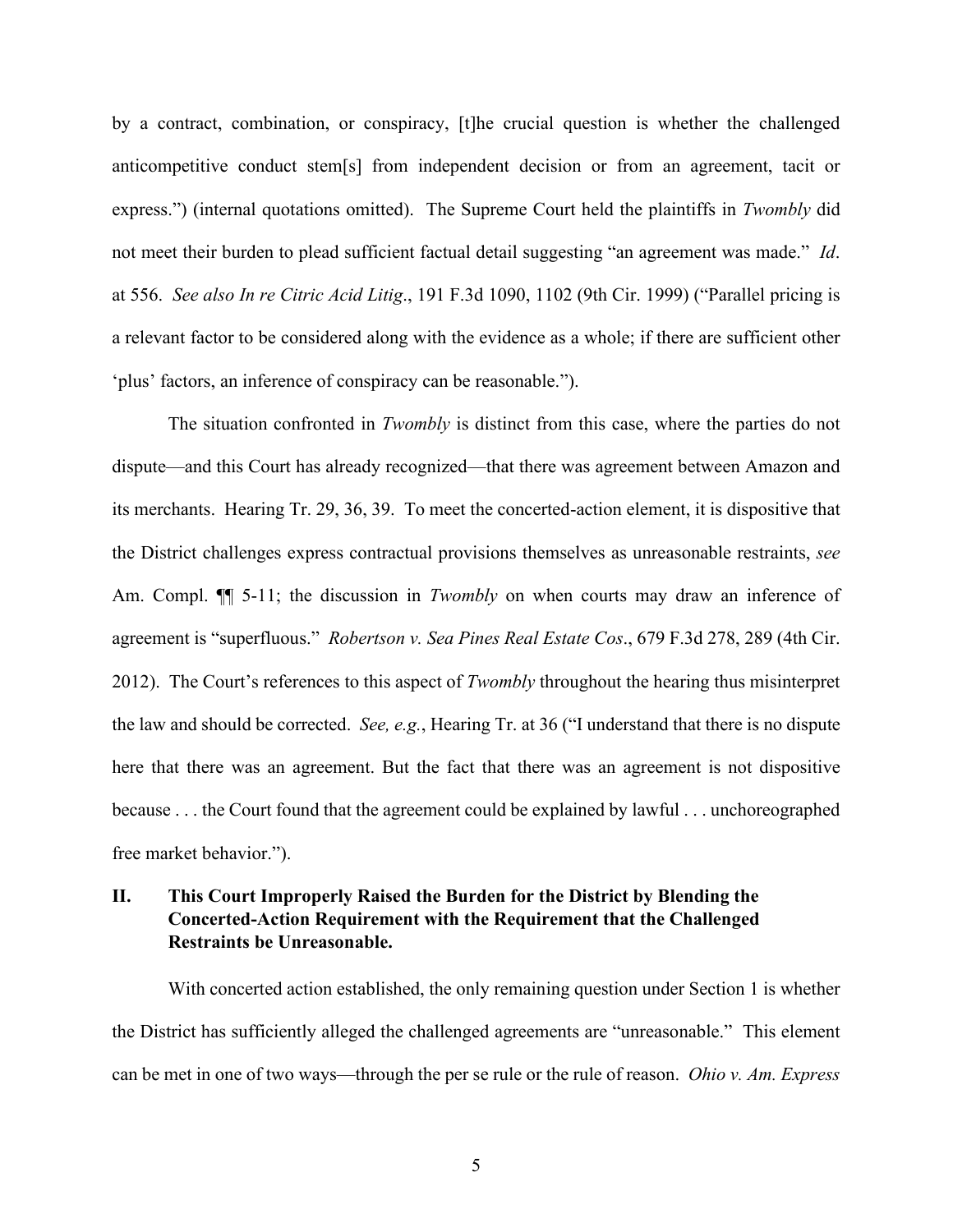*Co*., 138 S. Ct. 2274, 2283 (2018). Some restraints are unreasonable per se under Section 1 based on their inherently anticompetitive "nature and character," *Standard Oil Co. v. United States*, 221 U.S. 1, 64-65 (1911); restraints judged under the rule of reason are condemned as unreasonable after courts "conduct a fact-specific assessment. . . to assess the [restraint]'s actual effect on competition." *Am. Express*, 138 S. Ct. at 2283-84 (internal quotation marks omitted).

Notably, whether the District has plausibly asserted that a restraint of trade is unreasonable is analyzed separately from whether the District has plausibly alleged the restraint is a product of concerted action. As the Supreme Court put it, "[t]he question whether an arrangement is a contract, combination, or conspiracy is *different from and antecedent to* the question whether it unreasonably restrains trade." *Am. Needle, Inc*., 560 U.S. at 186 (emphasis added).

To the extent this Court treated the question whether the restraints are explainable by lawful, unchoreographed behavior as relevant to deciding reasonableness, that too is wrong.*See*  Hearing Tr. 29-30 (responding to counsel for the District, who said the "only question" for the Court is whether the restraints "should be considered . . . unreasonable," that the District's allegations are implausible because they are explained by lawful behavior, such as the "parties' rights to enter into contracts" and other "market factors"); *id*. at 36-37 ("My focus here is on the latter part of the analysis that the Supreme Court decides in *Iqbal*. Specifically, whether it could be 'explained by lawful, unchoreographed free market behavior.'"). As described above, *Twombly*'s inquiry into parallel conduct relates exclusively to the concerted-action element of a Section 1 claim; *Twombly* never reached the question whether any alleged agreement was unreasonable. $3$ 

<span id="page-5-0"></span><sup>&</sup>lt;sup>3</sup> For reasons described in Part I of this Statement, it would be error even if this Court applied the analysis on "parallel conduct" from *Twombly* to determine whether the District has met the concerted-action element.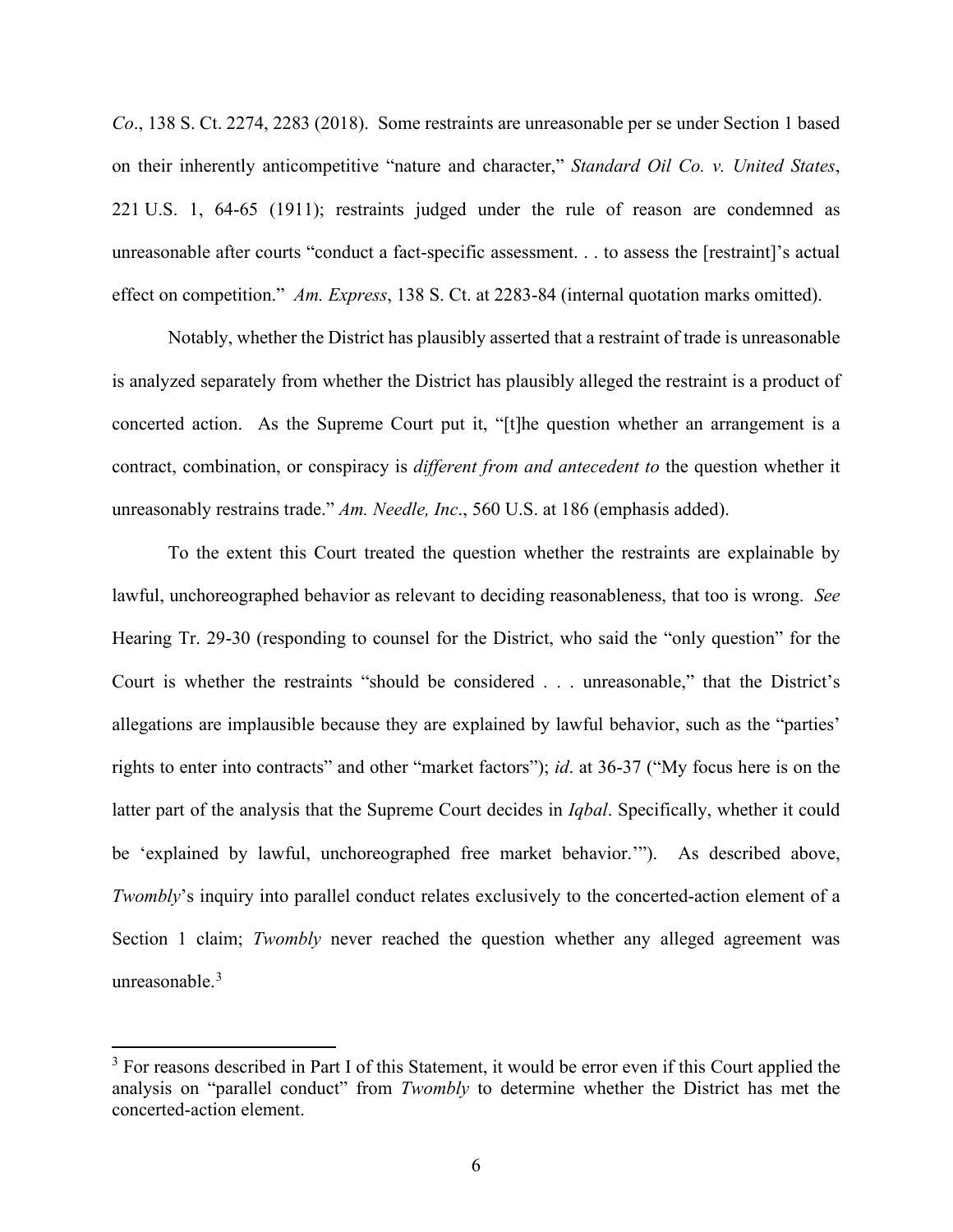Dicta cited by this Court from *Ashcroft v. Iqbal*, 556 U.S. 662, 680 (2009) underscores this point. There, the Supreme Court cited *Twombly* to say that a lawful explanation for parallel conduct bears on the existence of an "accord" or "agreement"—and not whether that agreement was unreasonable. As explained in *Iqbal*, the Court in *Twombly* "concluded that [parallel conduct] did not plausibly suggest an illicit *accord* because it was not only compatible with, but indeed was more likely explained by, lawful, unchoreographed free-market behavior. Because the wellpleaded fact of parallel conduct . . . did not plausibly suggest an unlawful *agreement*, the Court held the plaintiffs' complaint must be dismissed." *Id*. at 680 (emphases added). As used in this passage of *Iqbal*, the term "lawful" refers to conduct that does not violate Section 1 because it does not meet the concerted-action element (the first element)—but this Court appears to have errantly applied this part of *Iqbal*'s reasoning to determine whether the conduct unreasonably restrains trade (the second element).

Because this Court has accepted that the District has challenged express agreements between Amazon and its merchants, whether these agreements resulted from "unchoreographed free-market behavior" is irrelevant. *See* Hearing Tr. at 25, 29, 36-37 (quoting *Iqbal*). The only question for the Court to resolve at the motion-to-dismiss stage is whether the District has sufficiently alleged the agreements are unreasonable, and the Court's analysis should properly focus on this inquiry.